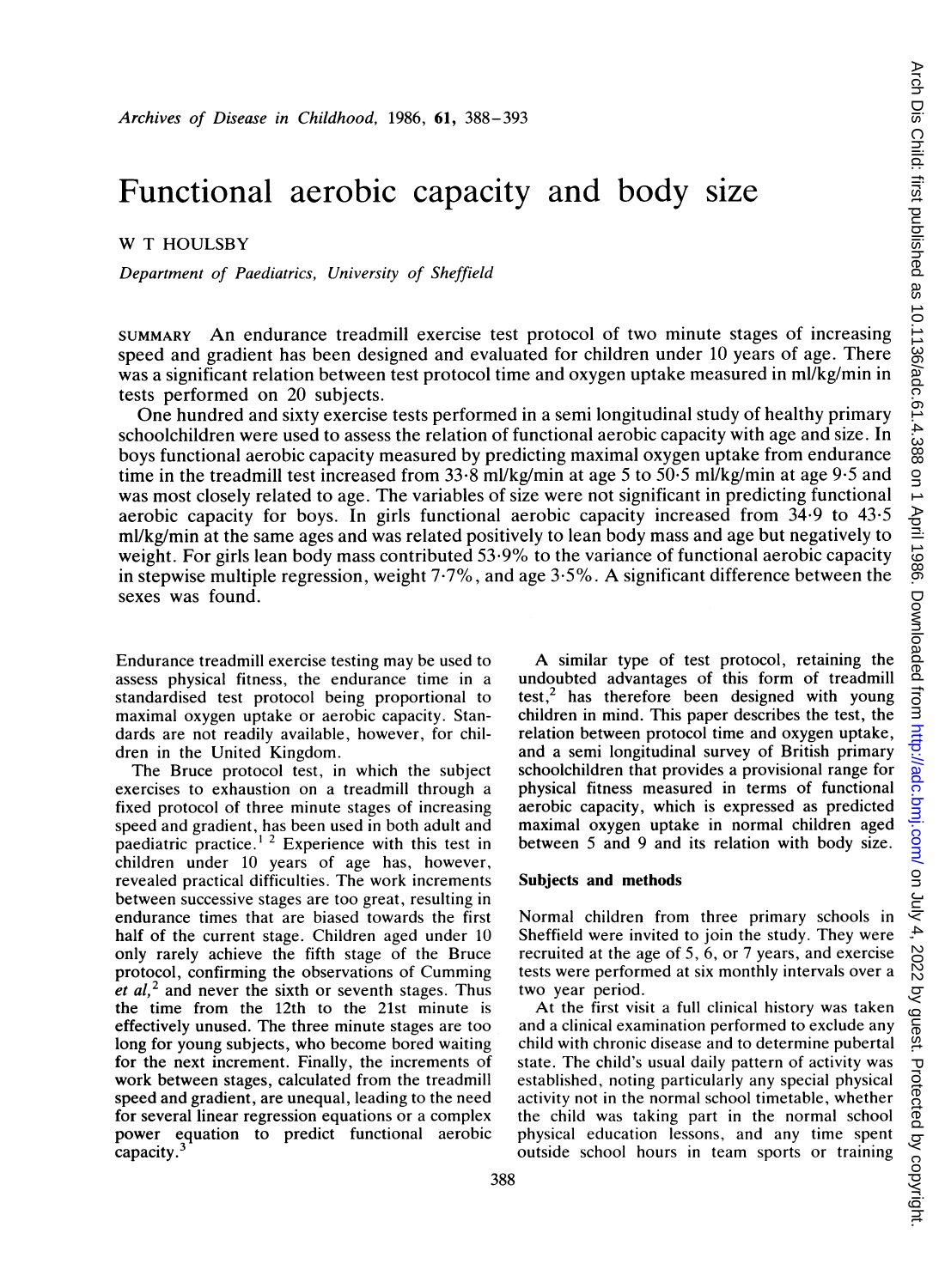sessions. The extent of the parents' participation in sports and physical activity was also explored.

At subsequent visits enquiries were made into recent health and clinical examinations performed if indicated. Subjects who were unwell or who were recovering from minor acute illnesses had their tests postponed until they were fully recovered.

Anthropometry. Age was calculated in years and fractions expressed as decimals. In some analyses data were grouped into half year age bands; an age between 6-25 and 6-74 years would be in the 6-5 year band. When two tests were performed on the same subject while in the same age band the data from one only were included, the test being chosen randomly.

Height and sitting height were measured to the nearest completed millimetre. Subischial leg length was calculated. Standard deviation scores for height, sitting height, and leg length were calculated from nationally accepted data.4 Weight was measured to the nearest completed 50 g. Skinfold thickness was measured at four sites on the left side of the body. Mid-triceps, mid-biceps, subscapular, and suprailiac folds were measured to the nearest completed 10th of a millimetre. Body density, percentage fat, and hence lean body mass were calculated from weight and skinfold thickness measurements using formulas developed for children.<sup>5</sup>

Spirometry. Single expired breath spirometry was performed before and five minutes after the end of exercise. Peak expiratory flow rate was recorded as the best attempt of three after instruction using a Wright Peak Flow Meter.

Exercise testing. Table <sup>1</sup> describes the endurance exercise test protocol of two minute stages of increasing speed and gradient. The electrocardiogram was monitored throughout the exercise test, and 10 second permanent records were made at the end of each minute of the test and at the child's

Table <sup>1</sup> The endurance exercise test protocol

| Two minute<br>stage | <b>Speed</b><br>(km/h) | Gradient<br>(%) | <b>Theoretical</b><br>workload<br>(kpond m/min) |
|---------------------|------------------------|-----------------|-------------------------------------------------|
| 1                   | $3-0$                  | 10              | 5.0                                             |
| $\overline{2}$      | 3.8                    | 12              | 7.5                                             |
| 3                   | $4-3$                  | 14              | $10-0$                                          |
| 4                   | 4.7                    | 16              | 12.5                                            |
| 5                   | $5-0$                  | 18              | $15-0$                                          |
| 6                   | 5.5                    | 19              | 17.5                                            |
| 7                   | $6-0$                  | 20              | $20 - 0$                                        |
| 8                   | $6 - 4$                | 21              | 22.5                                            |
| 9                   | $6-8$                  | 22              | 25.0                                            |

point of exhaustion, from which the heart rates were later calculated.

The test was supervised at all times by two persons, the author and one of two assistants, both experienced paediatric nurses and trained in techniques of exercise testing and resuscitation.

As the speed and gradient increased the child was encouraged to walk and then jog or run until exhausted. The end point for exhaustion, or endurance time, was largely determined by the child's subjective experience, but certain objective criteria were also used whenever possible. A heart rate of at least 195 beats/min was aimed for.<sup>6</sup> Cold sweating, facial pallor, particularly circumoral pallor, unsteadiness of gait, or incoordination and faintness were used as signs of impending central cardiovascular exhaustion, $\frac{7}{3}$  as opposed to peripheral limitation, which presents with fatigue, pain, and muscle weakness. It is emphasised, however, that despite non-achievement of these objective criteria <sup>a</sup> child's unwillingness to proceed further, hanging onto the hand rail, or becoming distressed was interpreted as an indication of having reached functional exhaustion, the psychological component of physical fitness being considered important. The predicted oxygen uptake at this point was termed the functional aerobic capacity.

Oxygen uptake. Oxygen uptake was measured in a subgroup drawn from the study population. A commercially available system (Oxycon 4, Gebr Mijnhardt BV, Odjic, Netherlands) was used. Oxygen uptake expressed as ml/kg/min was measured continuously and averaged over 30 second periods throughout the tests.

Statistical methods. Data were analysed by Student's  $t$  test and conventional multiple regression techniques, implemented by the statistical package Minitab (Copyright, Pennsylvania State University, 1982).

# Results

Oxygen uptake. Twenty tests on 11 boys and nine girls aged between  $6·2$  and  $9·9$  years were performed. In both sexes there was a highly significant relation between protocol time and measured oxygen uptake ( $r=0.95$  for boys and 0.92 for girls). As there was no significant difference between the values for either sex (*t* test,  $p > 0.1$ ) the data were pooled and the following regression equation obtained:

oxygen uptake  $(m\frac{\log m}{m}) = 14.79 + 2.50 \times \text{endurance}$ time (min).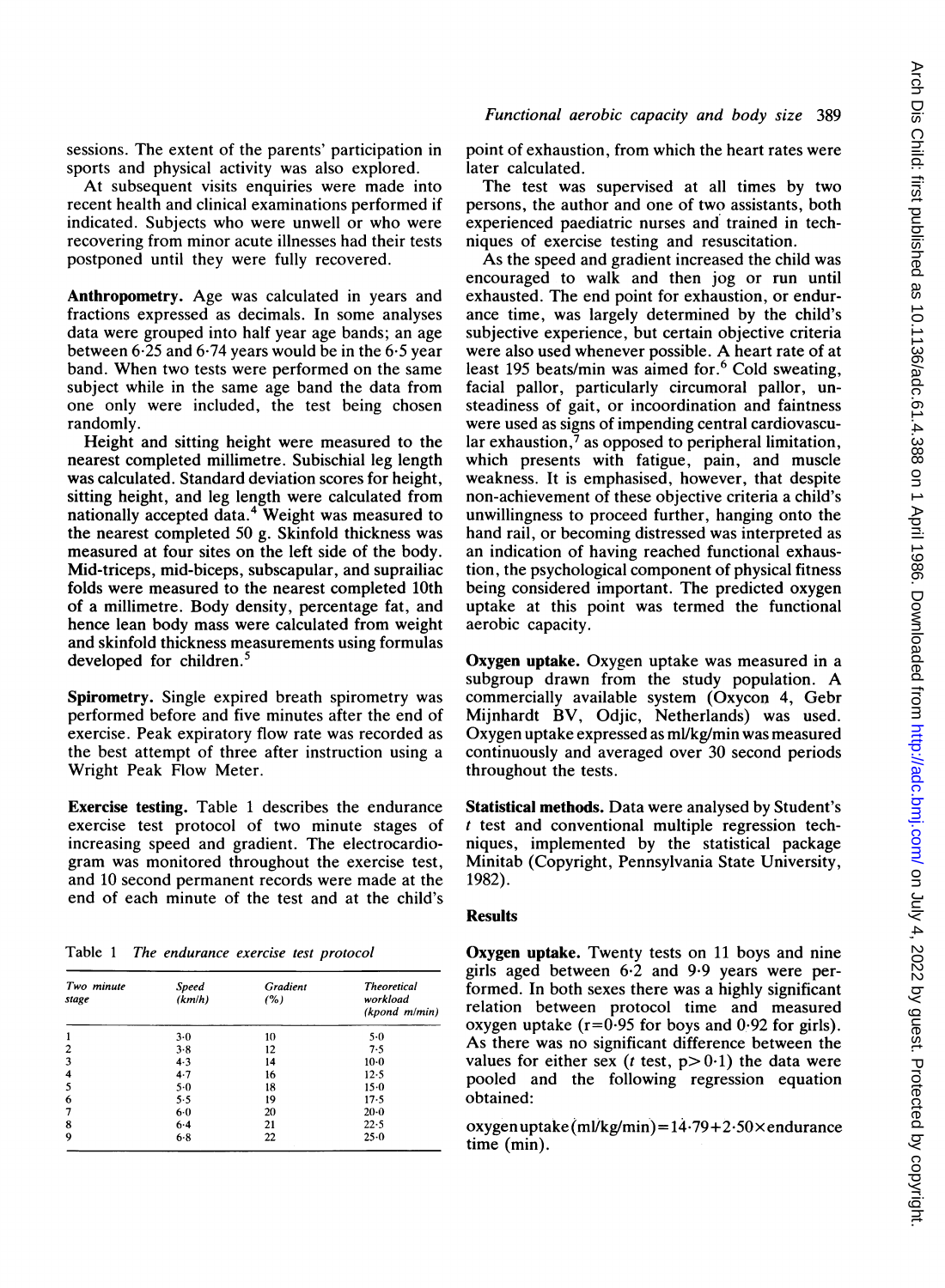This was a highly significant linear relation  $(r=0.93)$ , residual SD=2.44,  $p<0.001$ ; therefore, functional aerobic capacity could be predicted directly from endurance time in the test.

There were no significant differences between the measured oxygen uptakes found in this study and the theoretical values predicted by the equation given by the International Committee for the Standardisation of Physical Fitness Tests.<sup>8</sup>

Functional aerobic capacity. Altogether 160 tests were performed on 57 children (27 boys and 30 girls). Seventy four tests were carried out on boys and 86 on girls. The age range of the subjects was 4\*9-9-9 years. No child had an unusual exercise pattern, and none was excused school games or physical education. No parent did other than occasional recreational exercise.



Fig. 1 Endurance time and age for boys. 12



Fig. 2 Endurance time and age for girls.

All the subjects were normally grown, and none was disproportionate. All were prepubertal throughout the study and of European ethnic origin.

The maximum (SD) heart rate achieved at the end of maximal exercise was  $201 \cdot 1$  (8.9) beats/min for boys and  $202.2$  (10.1) beats/min for girls. The relation between maximum heart rate and age was not significant. Similarly, there was no correlation between maximum heart rate and endurance time.

Figures <sup>1</sup> and 2 show individual endurance times with the regression line for endurance time against age for boys and girls. Figure 3 shows the means and standard deviations for endurance time and hence predicted maximal oxygen uptake in each half year age band for boys and girls separately.

For boys the regression equation was:

endurance time  $(min)=1.24+1.42\times age$  (yrs).

This correlation was significant  $(r=0.816,$  residual  $SD=1.12$ ,  $p<0.01$ ). For girls the regression equation was:

endurance time  $(min)=2.55+1.08\times age$  (yrs).

This relation was also significant ( $r=0.683$ , residual  $SD=1.57$ ,  $p<0.01$ ).

At age  $5.0$  years the mean endurance time for boys was 7-6 minutes, corresponding to a maximal oxygen uptake of  $33.8$  ml/kg/min. For girls the mean endurance time was 8-0 minutes, corresponding to a



<sup>10</sup> Fig. 3 Mean and standard deviation for endurance time and predicted functional aerobic capacity for boys and girls in half year age bands.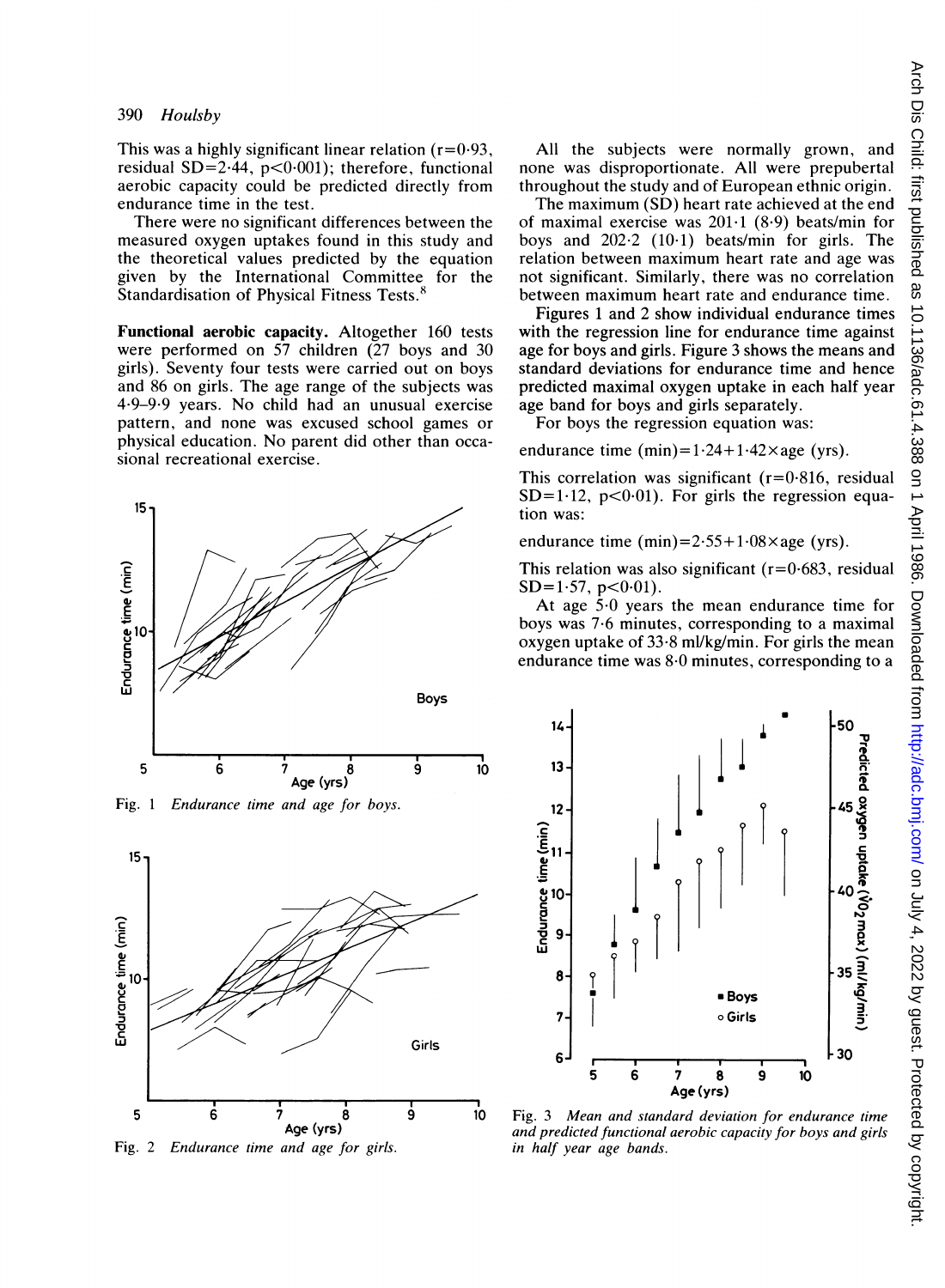maximal oxygen uptake of 34-9 ml/kg/min. At age 9.5 years the mean endurance time for boys was  $14.3$ minutes and for girls was 11.5 minutes, corresponding to maximal oxygen uptakes of  $50.5$  and  $43.5$ ml/kg/min, respectively.

In age bands  $6.5$ ,  $8.0$ ,  $8.5$ , and  $9.0$  years the difference between endurance times for boys and girls was significant ( $t$  test,  $p<0.05$ ). At the other ages the difference between the sexes was not significant at the 5% level.

Using multiple regression for boys age was the only significant predictor of endurance time (Table 2). Altogether, 69-5% of the variance of endurance time was predicted by the regression, and of this

Fable 2 Multiple regression analysis of relation between endurance time and age and anthropometric measurements for boys, girls, and both sexes

|                     | Regression<br>coefficient | Sum of squares<br>explained by<br>variable | D<br>Value |
|---------------------|---------------------------|--------------------------------------------|------------|
| Boys:               |                           |                                            |            |
| Constant            | $-2.56$                   |                                            |            |
| Age (yrs)           | 1.29                      | 179.17                                     | < 0.01     |
| Height (cm)         | 0.05                      | 2.15                                       | <b>NS</b>  |
| Leg length (cm)     | 0.08                      | 0.97                                       | <b>NS</b>  |
| Weight (kg)         | $-0.23$                   | 2.91                                       | <b>NS</b>  |
| Lean body mass (kg) | 0.26                      | 1.92                                       | <b>NS</b>  |
| <b>Residual SD</b>  | $1 - 10$                  | $82 - 08$                                  |            |
| Girls:              |                           |                                            |            |
| Constant            | 3.24                      |                                            |            |
| Age (yrs)           | 0.45                      | 8.74                                       | < 0.05     |
| Height (cm)         | $-0.06$                   | 0.16                                       | NS.        |
| Leg length (cm)     | 0.07                      | 0.51                                       | NS.        |
| Weight (kg)         | $-0.34$                   | $19 - 14$                                  | < 0.01     |
| Lean body mass (kg) | 0.77                      | 113.43                                     | < 0.01     |
| <b>Residual SD</b>  | $1 - 04$                  | $85 - 70$                                  |            |
| Both sexes:         |                           |                                            |            |
| Constant            | 0.23                      |                                            |            |
| Age (yrs)           | 0.90                      | 289.39                                     | < 0.01     |
| Sex*                | $1 - 17$                  | 14.74                                      | < 0.01     |
| Height (cm)         | $-0.01$                   | $11 - 51$                                  | <b>NS</b>  |
| Leg length (cm)     | $0 - 01$                  | 0.82                                       | <b>NS</b>  |
| Weight (kg)         | $-0.30$                   | 1.89                                       | < 0.01     |
| Lean body mass (kg) | 0.55                      | 26.24                                      | < 0.01     |
| <b>Residual SD</b>  | $1 - 11$                  | 186-91                                     |            |

\*Boy=1,  $girl=0$ .

Table 3 Stepwise regression of girls' endurance times against age and anthropometric variables (three steps only were necessary, the remaining variables not contributing significantly)

| Step | <b>Regression</b> coefficients |                               |                |              |                |       |
|------|--------------------------------|-------------------------------|----------------|--------------|----------------|-------|
|      | Constant                       | I ean<br>body<br>mass<br>(kg) | Weight<br>(kg) | Age<br>(vrs) | Residual<br>SD | Value |
| 1    | 1.92                           | 0.43                          |                |              | $1 - 17$       | 0.734 |
| 2    | $1-70$                         | 0.85                          | $-0.33$        |              | $1 - 07$       | 0.785 |
| 3    | 0.91                           | 0.71                          | $-0.33$        | 0.46         | $1 - 03$       | 0.807 |

# Functional aerobic capacity and body size 391

Table 4 Stepwise regression of endurance times for boys and girls against age, sex, and anthropometric variables (four steps only were necessary, the remaining variables not contributing significantly)

| <b>Step</b>    | Regression coefficients |              |          |                              |                |                | Value |
|----------------|-------------------------|--------------|----------|------------------------------|----------------|----------------|-------|
|                | Constant                | Age<br>(vrs) | $Sex^*$  | Lean<br>body<br>mass<br>(kg) | Weight<br>(kg) | Residual<br>SD |       |
| 1              | 2.56                    | $1 - 15$     |          |                              |                | 1.32           | 0.693 |
| $\overline{2}$ | 1.35                    | $1 - 24$     | $1 - 13$ |                              |                | $1-20$         | 0.756 |
| 3              | 0.64                    | 0.91         | $1 - 08$ | 0.16                         |                | $1 - 16$       | 0.776 |
| 4              | 0.09                    | 0.90         | $1 - 17$ | 0.56                         | $-0.30$        | $1 - 10$       | 0.805 |

 $*$ Boy=1, girl=0.

fraction 95-8% was attributable to age. Thus age contributed 66-6% to the total variance of functional aerobic capacity, and the other variables only contributed a further 2-9%.

In girls the analysis showed a different pattern of relation (Table 2). Stepwise regression showed that lean body mass, age, and weight were significant predictors of endurance time (Table 3). Thus, of the  $65.4\%$  of the variance of endurance time explained by the regression equation (almost the same proportion as for boys),  $82.1\%$  was contributed by lean body mass,  $11.7\%$  by weight, and  $5.3\%$  by age. Hence lean body mass contributed to 53-9% of the total variance of functional aerobic capacity, weight 7-7%, and age 3.5%.

When sex was taken into account alongside age and the anthropometric variables as a factor predicting endurance time it was also found to be significant (Table 2), confirming the differences in functional aerobic capacity between the sexes shown when the data were analysed in age bands (Fig. 3). Stepwise regression (Table 4) showed that of the 64-9% of the total variance of endurance time that was explained by the regression equation, 74.1% was due to age and <sup>a</sup> further <sup>14</sup> 1% was due to sex. Hence 9-1% of the total variance of functional aerobic capacity was attributable to sex.

#### **Discussion**

Work physiologists generally agree that measurement of maximal oxygen uptake is the standard for assessment of physical fitness, but they do not agree about the criteria for having attained this. Astrand, and others since, have required their subjects to have accumulated a substantial oxygen debt measured in terms of blood lactate concentration.<sup>10</sup> Blood sampling, even taking a capillary sample, from the normal children in this study for non-therapeutic purposes could not be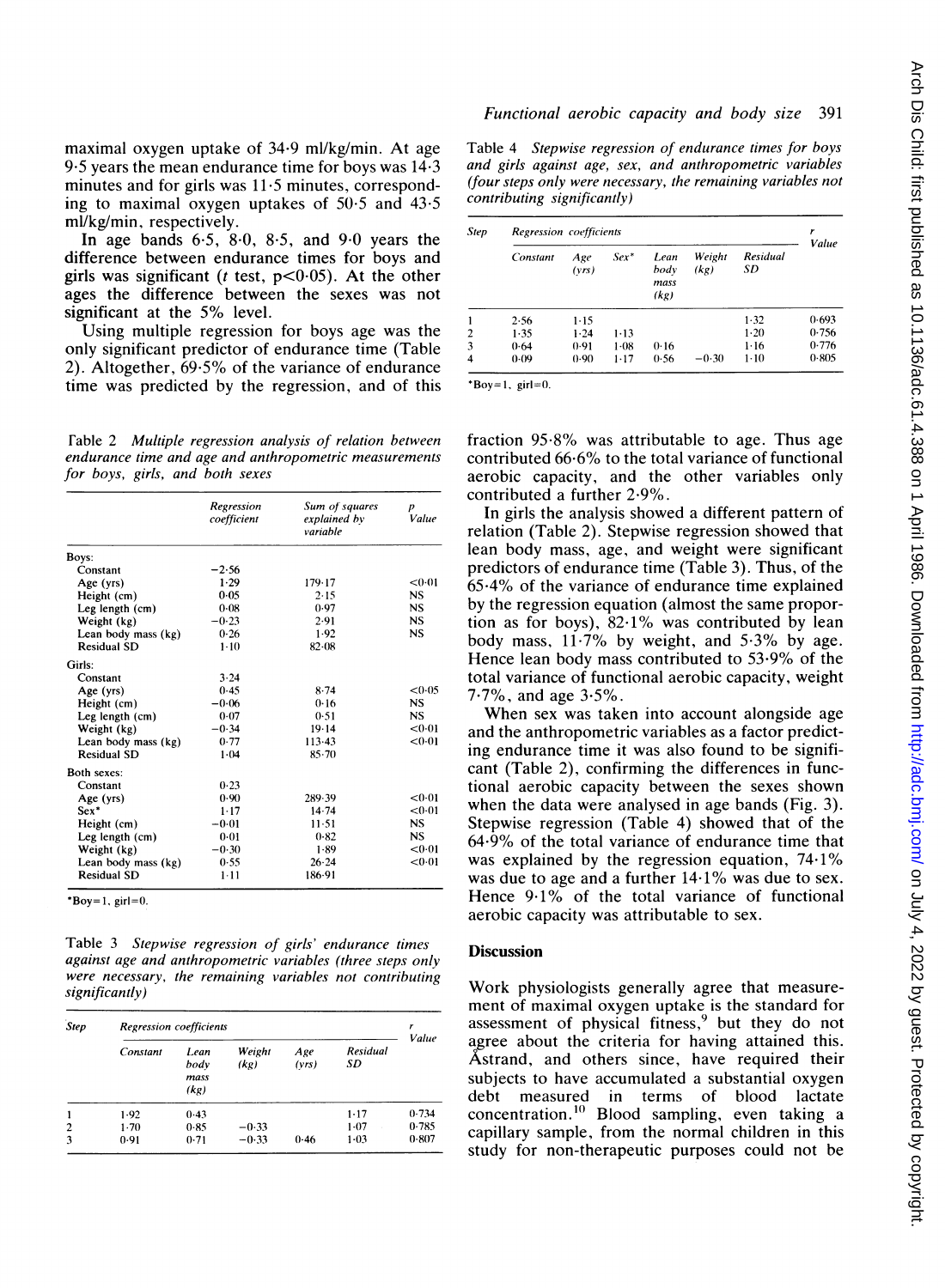justified ethically. In addition, a traumatic experience might have diminished cooperation. Other workers have required a plateau of oxygen uptake workers have required a plateau of oxygen uptake despite increasing workloads, and yet others recognise that the plateau is difficult if not impossible to achieve in children and allow the subject to decide his own functional end point.<sup>2 12</sup> This is the present author's choice of end point and is the reason for the term 'functional aerobic capacity' being used.

The design of the test protocol was evaluated by measuring oxygen uptake directly during tests to predict maximal oxygen uptake from endurance time. A linear relation of oxygen uptake with test protocol time has been found; functional aerobic capacity was, therefore, predicted directly from endurance time.

In terms of their physiological responses the children studied seemed to be normal and healthy. Their spirometric measurements at rest were normal, and the response to exercise was within normal limits apart from in seven out of the total of 180 tests when mild exercise induced bronchospasm was detected. In only two cases was this symptomatic, and the onset of symptoms was after the end of the exercise test. The maximum heart rate achieved at the end of maximal exercise in the group as a whole was within the accepted range of normal.<sup>9</sup> In no case was heart rate alone used as a criterion of maximal effort. A child showing other subjective or objective signs of impending exhaustion was considered to have performed to his or her limit even in the absence of achieving the heart rate of 195 beats/min that has been regarded as a minimum target.<sup>6</sup> Similarly, a child achieving a heart rate of 210 beats/min, or in one case over 220 beats/min, without showing signs of central exhaustion was encouraged to continue until showing these signs.

The pattern of development seen was of an increase in functional aerobic capacity with increasing age and size. It was related most strongly to age in boys and to lean body mass in girls. At the younger ages there was little difference between the values for both sexes, but as age increased the values for both sexes, but as age increased the differences became significant. When analysed in half year age bands the values at ages  $6.5$ ,  $8.0$ ,  $8.5$ , and 9-0 were significantly different.

Analysis of the variance of endurance time by multiple stepwise regression showed that for boys endurance time, and thus functional aerobic capacity, was predicted significantly by age alone. For girls, however, lean body mass, weight, and age were all significant variables, endurance time being influenced positively by lean body mass and age but negatively by weight. This does not confirm the suggestion that analysis by multiple regression has

no advantage to offer over the more straightforward method of linear regression in predicting functional aerobic capacity.<sup>13</sup> It does, nevertheless, fit in with the clinical impression that, although the older boys the clinical impression that, although the older boys tended to have longer endurance times whatever their size or shape, it was the less 'podgy' girls who had greater functional aerobic capacities.

These data are compatible with the findings of previous studies, largely of North American and Scandinavian origin, in which an increase in aerobic capacity with age was noted.  $1 \text{ n}$  They do not concur with others who have found no difference in maximal oxygen uptake with age in prepubertal  $c$  and  $c$  is  $\frac{1}{3}$  in  $\frac{1}{3}$  is  $\frac{1}{3}$  and  $\frac{1}{3}$  is  $\frac{1}{3}$  and  $\frac{1}{3}$  is  $\frac{1}{3}$  and  $\frac{1}{3}$  is  $\frac{1}{3}$  and  $\frac{1}{3}$  and  $\frac{1}{3}$  and  $\frac{1}{3}$  and  $\frac{1}{3}$  and  $\frac{1}{3}$  and  $\frac{1}{3}$  and tween the sexes, boys having significantly greater endurance times than girls when all other variables were taken into account, concurs with the findings of previous work in which greater working capacities were noted in boys than in girls of the same size.<sup>15</sup> 16 18

There are obvious differences in the physiological responses of boys and girls. In all studies, including this one, girls have tended to achieve higher maximum heart rates. There is also evidence that in girls, particularly as they become heavier and older, there is greater participation of energy production from anaerobic metabolism than in boys.<sup>19</sup> This may make girls less tolerant of acute exercise. It has been shown that at a given oxygen uptake girls have a higher heart rate, higher cardiac output, and lower arteriovenous oxygen difference than boys, but the differences could not be explained.<sup>20</sup>

Cultural differences between the sexes in childhood are easy to identify but hard to quantify; many girls are encouraged into more sedate pastimes. As all but the most intensive training regimens have, however, been shown to have little influence on aerobic capacity in either sex before puberty,  $2^{122}$ young girls, like young boys, probably maintain a level of spontaneous activity that leads to a fairly high degree of fitness.

It is not possible to explain fully the differences seen between boys and girls in the pattern of relations of functional aerobic capacity with age and anthropometric factors on the basis of the data collected. It is of great importance, however, to note that in both sexes there was an increase in functional aerobic capacity measured in terms of oxygen uptake per unit mass with increasing age and size, implying that there is a process of maturation of physical abilities taking place, and that functional aerobic capacity was predicted best in boys by age and in girls by lean body mass.

<sup>I</sup> thank the Trustees of the Hawicy Trust and Trcnt Regional Health Authority for financial hclp and Professor R D G Milner for helpful discussions.